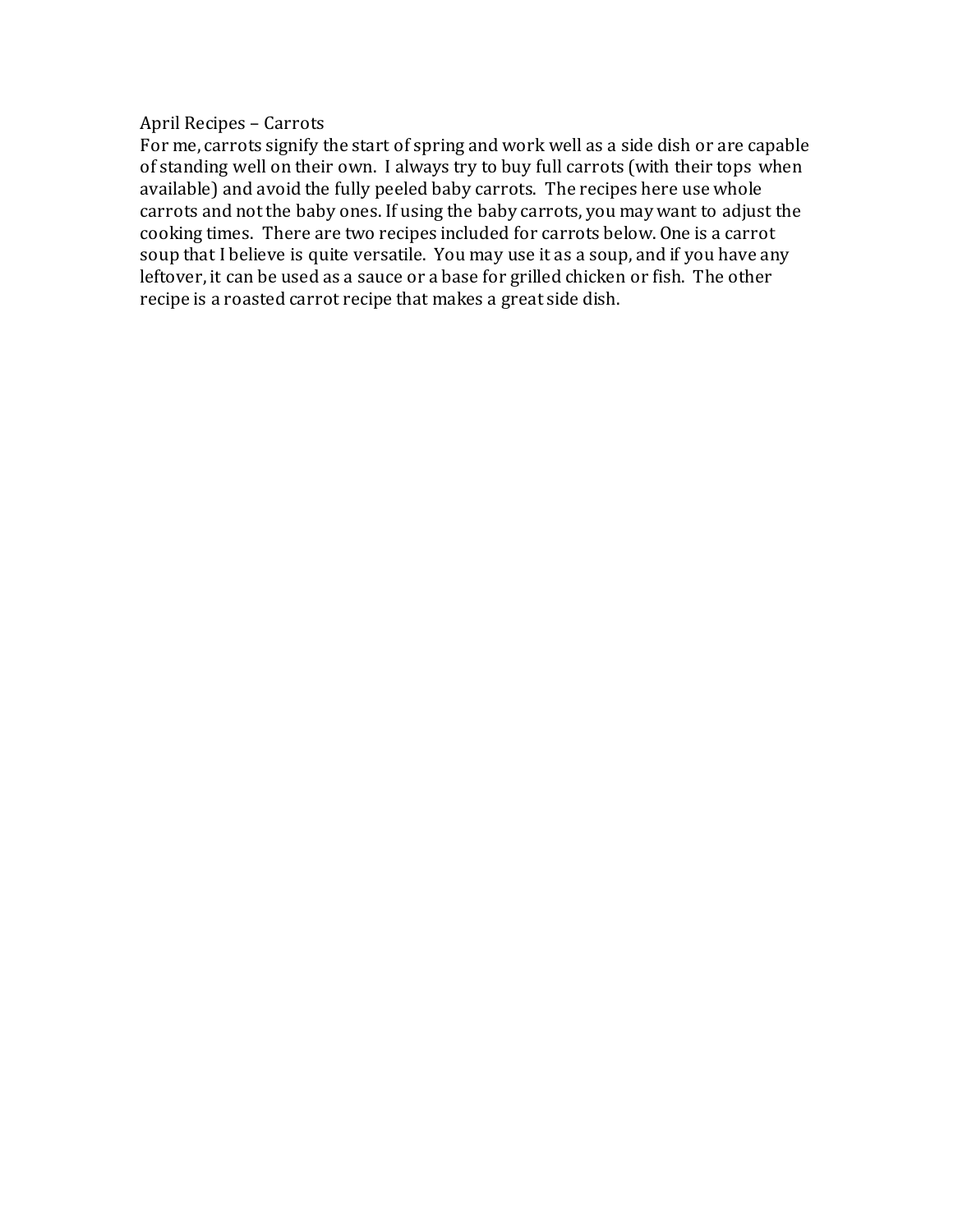## Carrot Recipes

Carrot Soup –

Yield – 4-6 servings

1 lb carrots - cut into  $\frac{1}{2}$  inch rounds 2 tablespoons butter - 1 medium yellow onion – sliced 2 sprigs fresh thyme ( or a pinch of dried thyme) 1 jalapeno – seeds removed and diced 1 quart of vegetable stock ½ cup sour cream or greek yoghurt 2 tablespoons Maple Syrup Kosher salt – to taste Ground black pepper -to taste

## **Instructions**

- 1. Peel the carrots. In a tall sauce pot, melt the butter over medium heat and then add the onion. Cook the onion 5-10 minutes, stirring occasionally, until the onions turn translucent and soft.
- 2. Once the onions are soft add the carrots, jalapeno, and thyme. Cook an additional 10 minutes over medium heat, stirring occasionally.
- 3. Add the stock and kosher salt to taste, bring the mixture to a boil, then reduce heat to a simmer. Simmer for 10 – 15 minutes until the carrots become very tender. Remove the soup from the heat and remove the thyme sprigs (if you used them)
- 4. Using a blender or food processor, puree the soup until very smooth. Pour the soup back into the tall pot and add the sour cream (or yoghurt). Adjust the seasoning with additional salt and black pepper as needed.
- 5. Serve warm in a bowl. You may garnish the soup if you wish with additional sour cream( or yoghurt) and toasted nuts ( my preference would be pecans in the fall and pistachios in the spring)